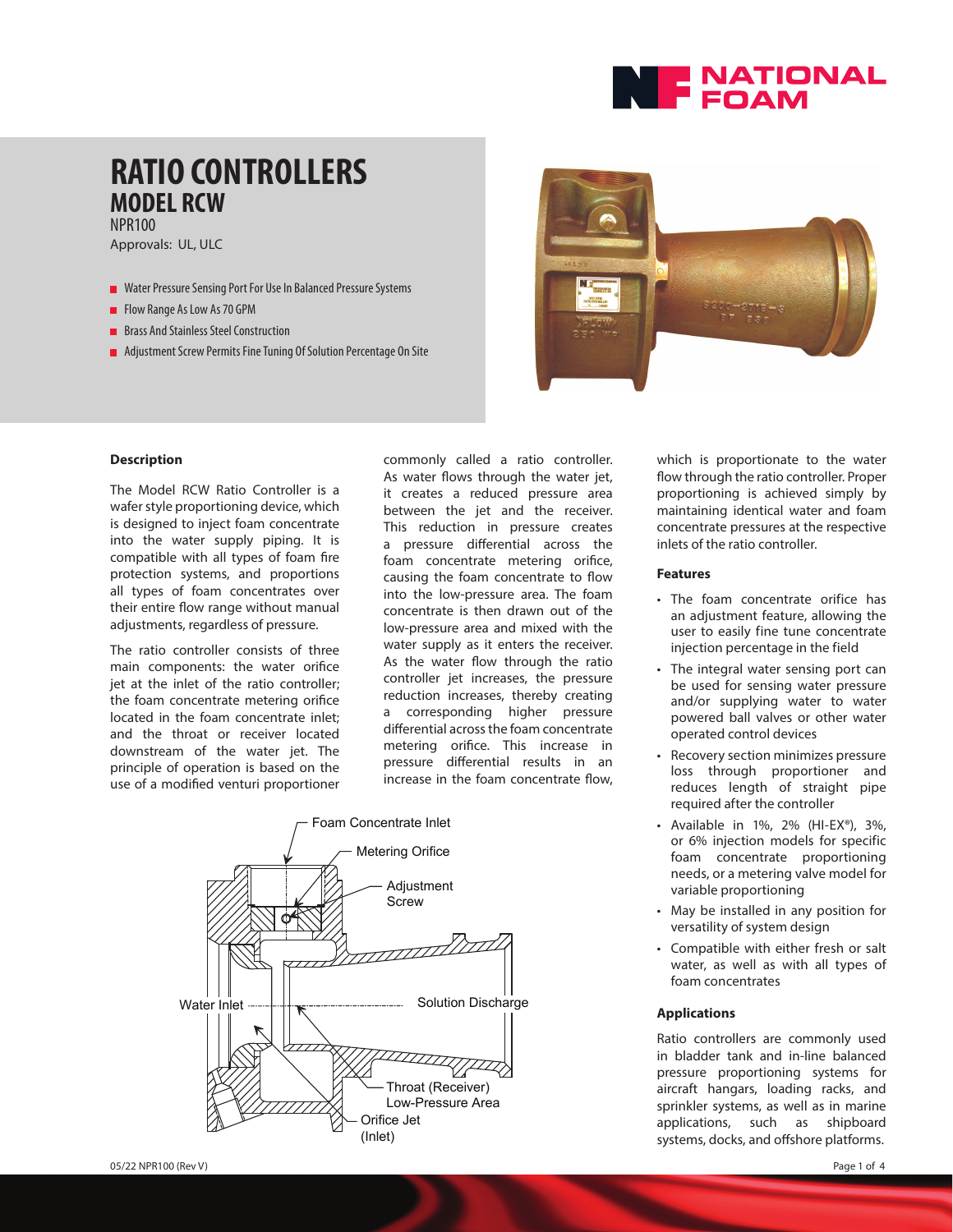

## **Ratio Controllers Model RCW** NPR100

#### **Technical Specifications**

The ratio controller (RCW) shall be wafer style and shall be designed to be mounted in schedule 40 pipe between two 150# flat or raised flanges of the same nominal size as the RCW. Body shall be ASTM-B-584 alloy #83600 cast bronze (85-5-5-5) with 300 series stainless steel hardware and shall be rated for a working pressure of 250 psi (17 bar). The ratio controller shall be hydrostatically tested to 375 psi (25.8 bar). The ratio controller shall incorporate a recovery section to minimize the pressure loss through the proportioner and reduce the straight pipe length required after the controller. A ¼" (6.35 mm) female NPT port for sensing water pressure at the inlet to the ratio controller water orifice

shall be incorporated into the casting. Each ratio controller shall automatically proportion over the range indicated on flow range chart without any manual adjustment. The foam concentrate inlet shall be female NPT and shall contain a foam concentrate metering orifice with field adjustment feature to allow user to fine tune proportioning flow to within the following proportioning tolerances:

| Nominal Rate                | <b>Tolerance Range</b> |
|-----------------------------|------------------------|
| $1\%$                       | $1\% - 1.3\%$          |
| $2\%$ (HI-EX <sup>®</sup> ) | $2\% - 2.6\%$          |
| 3%                          | $3\% - 3.9\%$          |
| 6%                          | $6\% - 7\%$            |

**Note:** The 2% UL Listing applies only to HI-EX® Foam Concentrate for use with the 3", 4", and 6" ratio controllers.



#### **Approvals and Listings**

- **UL Listed**
- **ULC** Listed

#### **Technical Information**

Materials of Construction:

| Body:   | ASTM-B584 alloy #83600    |  |  |  |  |
|---------|---------------------------|--|--|--|--|
|         | cast bronze (85-5-5-5)    |  |  |  |  |
|         | Hardware: Stainless steel |  |  |  |  |
| Finish: | Standard brass finish as  |  |  |  |  |
|         | cast (no paint)           |  |  |  |  |

#### **Optional Accessories**

Variable proportioning metering valve

#### **Notes:**

- 1. 1%, 2%, 3%, or 6% proportioning and type of foam concentrate to be specified by customer.
- 2. A minimum of 5 pipe diameters of straight unobstructed pipe are required upstream and downstream of each ratio controller.
- 3. Provisions shall be made in piping for removal of ratio controller for maintenance.
- 4. The piping to and from the ratio controller must be adequately supported so that no strain is imposed on the proportioner body.

#### **RATIO CONTROLLER DIMENSION CHART**

|        | <b>Approximate Dimensions</b><br>in $(mm)$ |              |                 |           |                 |                 | Weight    |
|--------|--------------------------------------------|--------------|-----------------|-----------|-----------------|-----------------|-----------|
| Model  |                                            | в            |                 | D         |                 |                 | $Ib$ (kg) |
| 3" RCW | $2 - 7/8(73)$                              | $6-1/2(165)$ | 3(76)           | $1 - 1/4$ | $1-11/16(43)$   | $2 - 15/16(79)$ | 10(5)     |
| 4" RCW | $3-3/16(81)$                               | 10(254)      | $3-15/16(100)$  | $1 - 1/2$ | $1 - 31/32(50)$ | $3-7/32(92)$    | 18(8)     |
| 6" RCW | 4(102)                                     | 12-3/4 (324) | 6(153)          | 2         | $2 - 3/8(60)$   | $4-1/8(105)$    | 37(17)    |
| 8" RCW | $4-1/4(108)$                               | 13-3/4 (349) | $7 - 7/8$ (200) | $2 - 1/2$ | $2-1/2(64)$     | $5-5/16(135)$   | 56(25)    |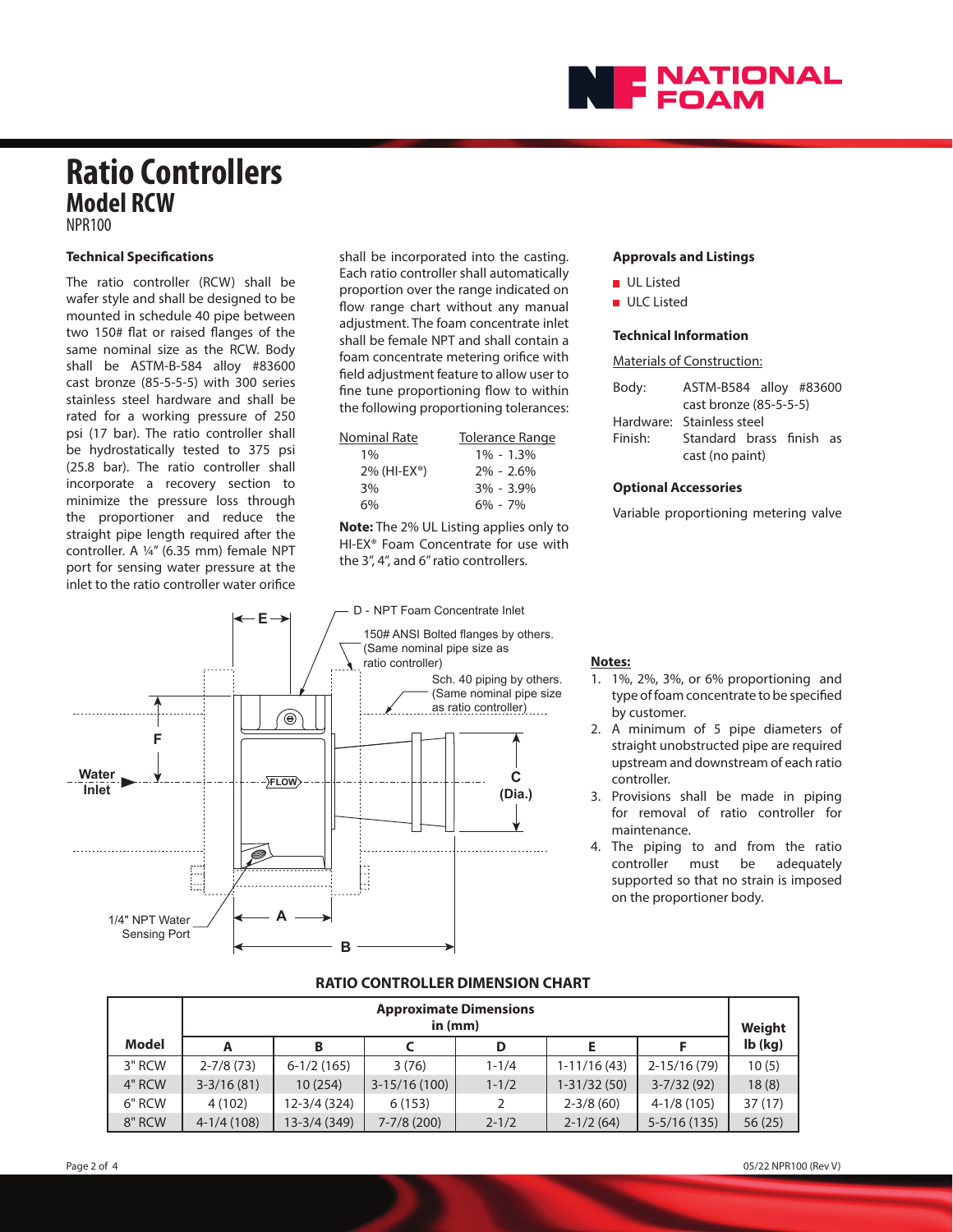

**Ratio Controllers Model RCW**

NPR100

|                                         | Flow Range in gpm (lpm)                                                                                        |  |                                                       |                                      |  |
|-----------------------------------------|----------------------------------------------------------------------------------------------------------------|--|-------------------------------------------------------|--------------------------------------|--|
| Type of<br>Proportioning<br>System      | <b>In-line Balanced</b><br><b>Balanced</b><br><b>Pressure</b><br><b>Pressure</b><br>(Pump Type)<br>(Pump Type) |  | <b>Bladder Tanks</b>                                  |                                      |  |
| <b>Ratio Controller</b><br>Size & Model | <b>All Foam Concentrates</b><br>1, 3, or 6%                                                                    |  | <b>All Foam Concentrates</b><br><b>Except AR-AFFF</b> | 3%-6% AR-AFFF and<br>3% AR-Synthetic |  |
| $3"$ RCW                                | 70-550 (265-2082)*                                                                                             |  | 70-450 (265-1703)*                                    | 170-543 (644-2055)                   |  |
| 4" RCW                                  | 60-1579 (227-5977)*                                                                                            |  | 150-1200 (568-4542)*                                  | 320-1200 (1211-4542)                 |  |
| 6" RCW                                  | 150-3298 (568-12484)*                                                                                          |  | 300-2500 (1136-9463)*                                 | 700-2500 (2650-9463)                 |  |
| 8" RCW                                  | 760-5000 (2877-18927)*                                                                                         |  | 850-5000 (3218-18925)*                                | 1400-5000 (5300-18927)               |  |

### **RATIO CONTROLLER FLOW RANGE CHART**

\* Represents the overall flow range for all foam concentrates listed with respective ratio controller.

Refer to UL directory for specific flow range for each foam concentrate.